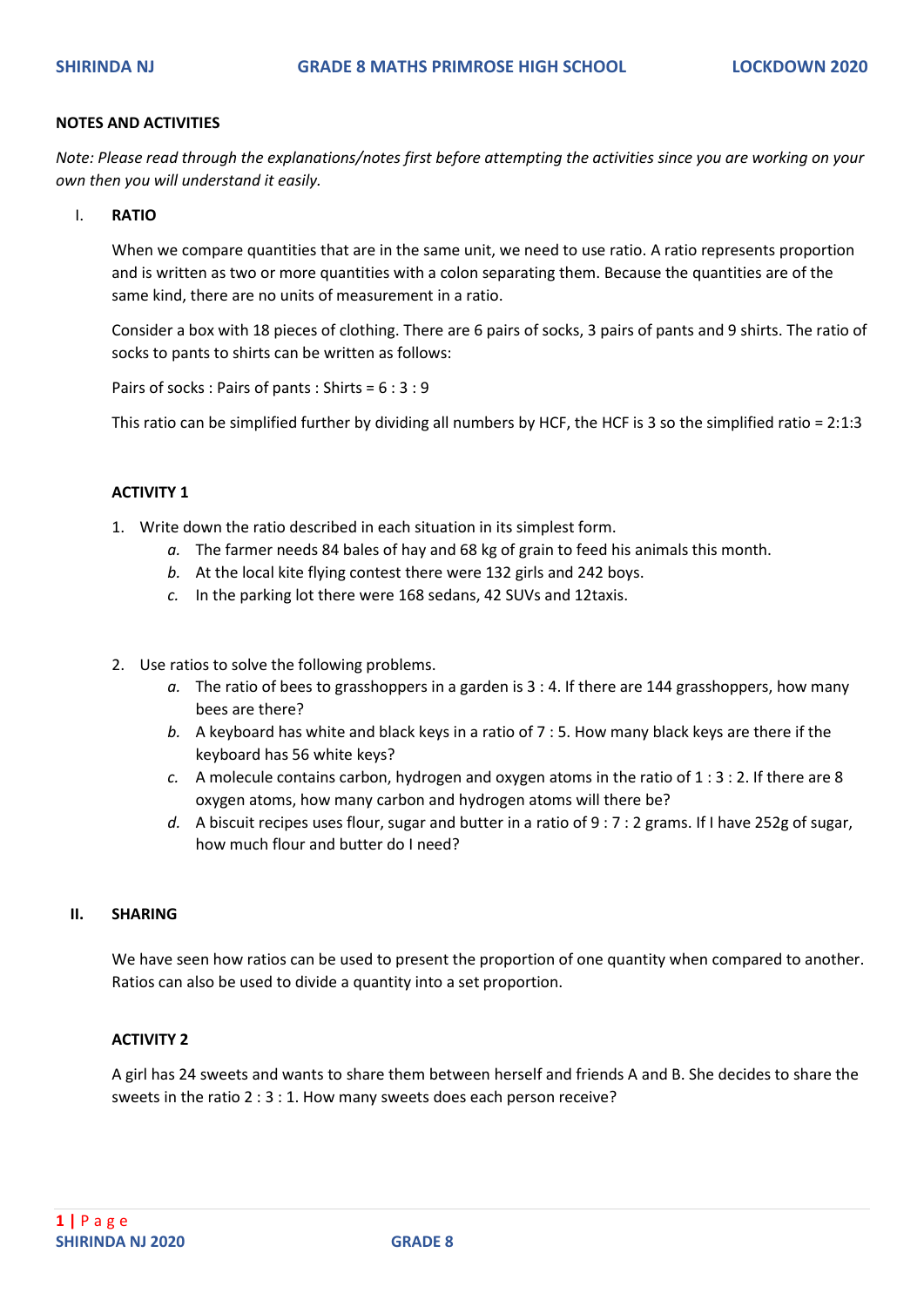#### **III. ACTIVITY 3**

- 1. A boy has a bag of 42 oranges to share among himself and four friends. If the boy keeps twice as many oranges as he gives to each friend.
	- a. How many oranges does the boy keep for himself?
	- b. How many oranges does each friend receive?
- 2. Calculate
	- a. Increase 125 in the ratio 6 : 5.
	- b. Decrease 96 in the ratio 3 : 8.

# **INTEGERS (REVISION)**

## **Properties of integers**

So far we have been working only with positive whole numbers (including zero). Remember that whole numbers are counting numbers. If we include all the negative numbers, then we are working with integers. Integers are all the positive and negative numbers, including zero, that are not fractions or decimals

Integers can be represented by the symbol  $Z$ . We can describe integers by using set notation as  $Z = \{-3; -2; -1; 0; 1; 2; 3; \ldots\}$ 

The properties that apply to working with whole numbers also apply to working with integers.

| Commutative                       | Changing the order of the numbers in addition or multiplication expressions will not<br>change the answer |
|-----------------------------------|-----------------------------------------------------------------------------------------------------------|
| property                          | How the numbers are grouped together in addition or multiplication expressions will not                   |
| Associative                       | change the answer                                                                                         |
| property                          | Multiplying a number by the total of the numbers in the brackets is the same as                           |
| Distributive                      | multiplying by the individual numbers in the brackets.                                                    |
| property<br>Inverse<br>operations | Addition and subtraction are inverse operations.<br>Multiplication and division are inverse operations.   |

#### **Counting in integers**

Let's revise how to count with integers, or in other words, increasing or decreasing repeatedly by the same amount. We count forwards by adding the same integer each time and backwards by subtracting the same integer each time.

A number line has regular intervals marked along its length, each number is written below a marking. Numbers increase to the right and decrease to the left when you move along the number line.

r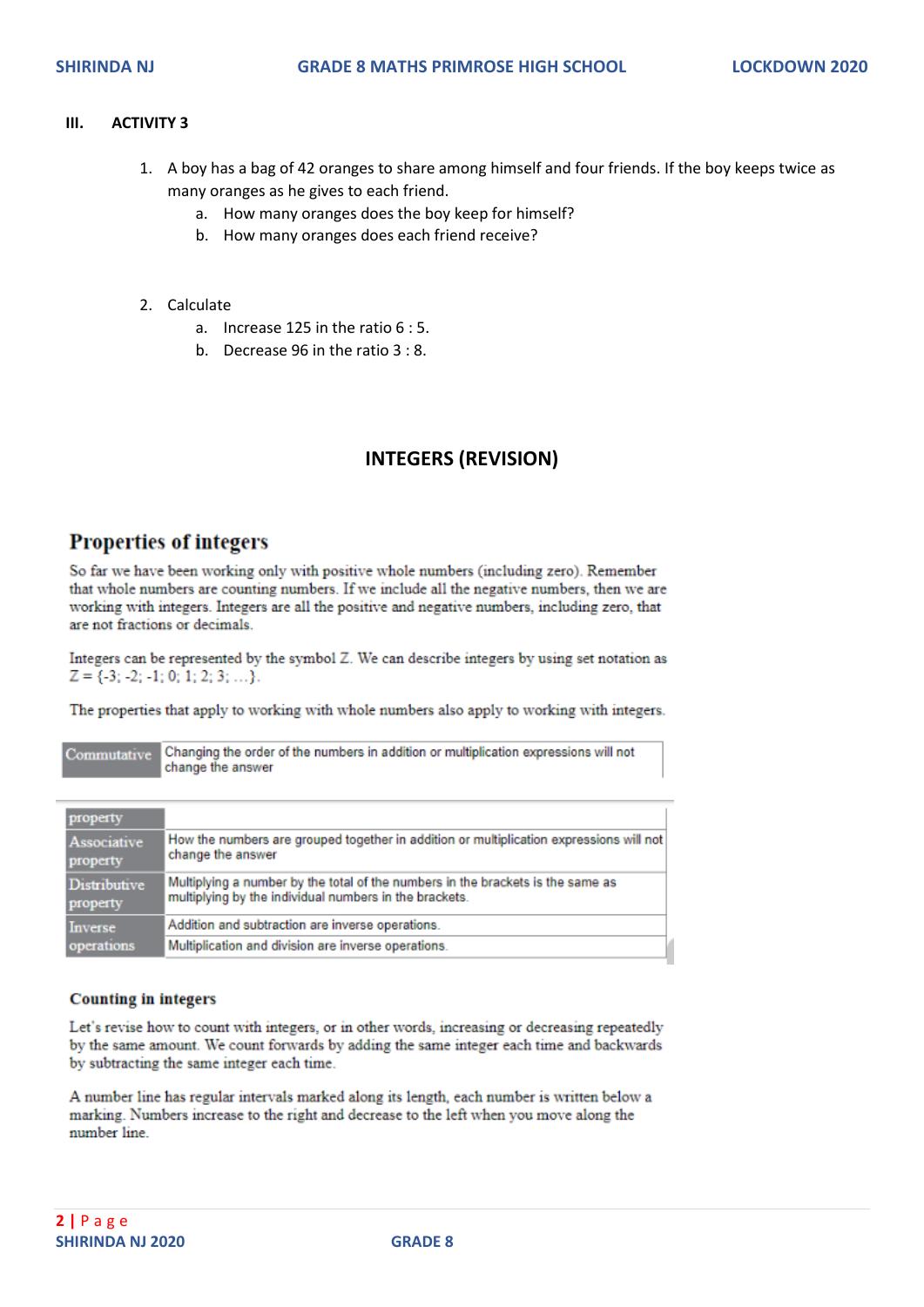

## **IV. ACTIVITY 4**

- 1. Complete this number line for counting in 50s. How much did you have to add to -150 to get to 200?
- $\overrightarrow{ab}$  $-150$ 2. Complete this number line for counting in 300s.
- $+$  $782350$ 782 950 783 250 783 550 784,450
- 3. Draw a number line with 16 markings for counting from -98 000 to 283 525 in 25 435s.
- 4. Fill in the missing numbers in each sequence.

a)  $5\,364, \quad ; 5\,382; \quad ; 5\,409; 5\,418; \quad ;$ **b)**  $\frac{1}{2}$  (2 318; 2 313;  $\frac{1}{2}$   $\frac{1}{2}$   $\frac{1}{2}$   $\frac{1}{2}$  2 283 c)  $-69$ ; ; ; ;  $-177$ ; ; ; ; ; 285 d)  $\frac{1}{2}$  ; 4 155;  $\frac{1}{2}$  ; 4 443; 4 515; e)  $\frac{1}{2}$  :  $\frac{1}{254}$ ;  $\frac{155}{251}$  :  $\frac{1}{251}$  :  $\frac{1}{251}$  : 340